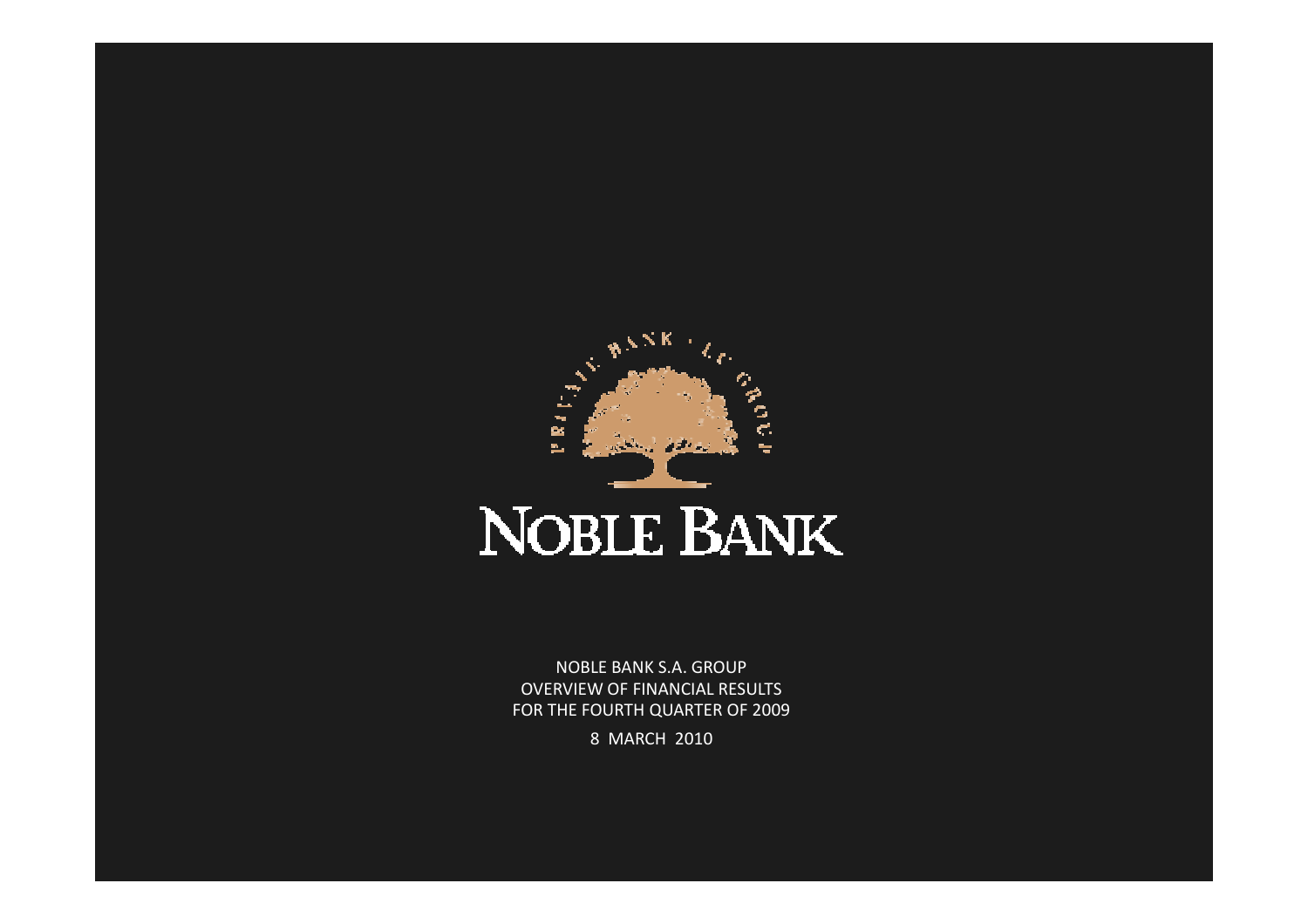#### DISCLAIMER



This presentation has been prepared for information purposes only to be used by Getin Noble Bank S.A.'s customers and shareholders and by market analysts and may not be considered as an offer or recommendation to execute any transactions. The information contained in this presentation is based on publicly available and reliable sources. However, Getin Noble Bank S.A. cannot guarantee that this information is complete. Getin Noble Bank S.A. takes no responsibility for the consequences of any decisions based on any information contained in this presentation. The information contained in this presentation has never been subject to independent verification and may at any time be subject to change or modification. The publication by Getin Noble Bank S.A. of the figures contained in this presentation is not <sup>a</sup> breach of the regulations applicable to companies whose shares are traded on <sup>a</sup> regulated market. The information provided in this presentation has already been disclosed in current or periodic reports published by Getin Noble Bank S.A. or constitutes an addition to those reports, and its publication does not require the bank to fulfil the obligation to provide information as imposed on the bank as <sup>a</sup> public company. The content of this presentation may not, in any case, be interpreted as an express or implied statement or assurance made by the company or its representatives. In addition, neither the company nor its representatives may be held liable, in any way (as <sup>a</sup> result of negligence or for any other reason) for any loss or damage that might arise in connection with use of this presentation or any content of this presentation or that might arise in any other way in connection with the information contained in this presentation. <sup>n</sup> the event of <sup>a</sup> change to the company's strategy or intentions or in the event of unexpected facts or circumstances affecting the company's strategy or intentions, the company is not responsible for informing the public of any possible modifications or changes to any information, data or statements provided in this presentation. This presentation contains information relating to the Polish banking sector, including information on the company's market share. Except for information described as based on other sources only, the market-related information referred to above has been prepared based on data from the sources of the third persons named in this document and includes estimates, assessments, corrections and opinions based on the company's experience and knowledge of the sector in which the company operates. Since the market-related information referred to above has in part been prepared based on estimates, assessments, corrections and opinions and has not been verified by independent third persons (except for information described as based on the sources of third persons), the information is, to some degree, subjective in nature. It is presumed that the above estimates, assessments, corrections and opinions are based on reasonable grounds and that the market-related information properly reflects the situation in the banking sector and in the markets in which the company operates. However, it is not certain that the estimates, assessments, corrections and opinions are the most appropriate basis for conclusions relating to market information or that market information prepared by other sources will not be considerably different from the market-related information contained in this presentation. Please note that the only reliable source of information on the situation of Getin Noble Bank S.A., forecasts, events, financial results and indicators is the current and periodic reports published by Getin Noble Bank S.A. as part of its obligation to provide information.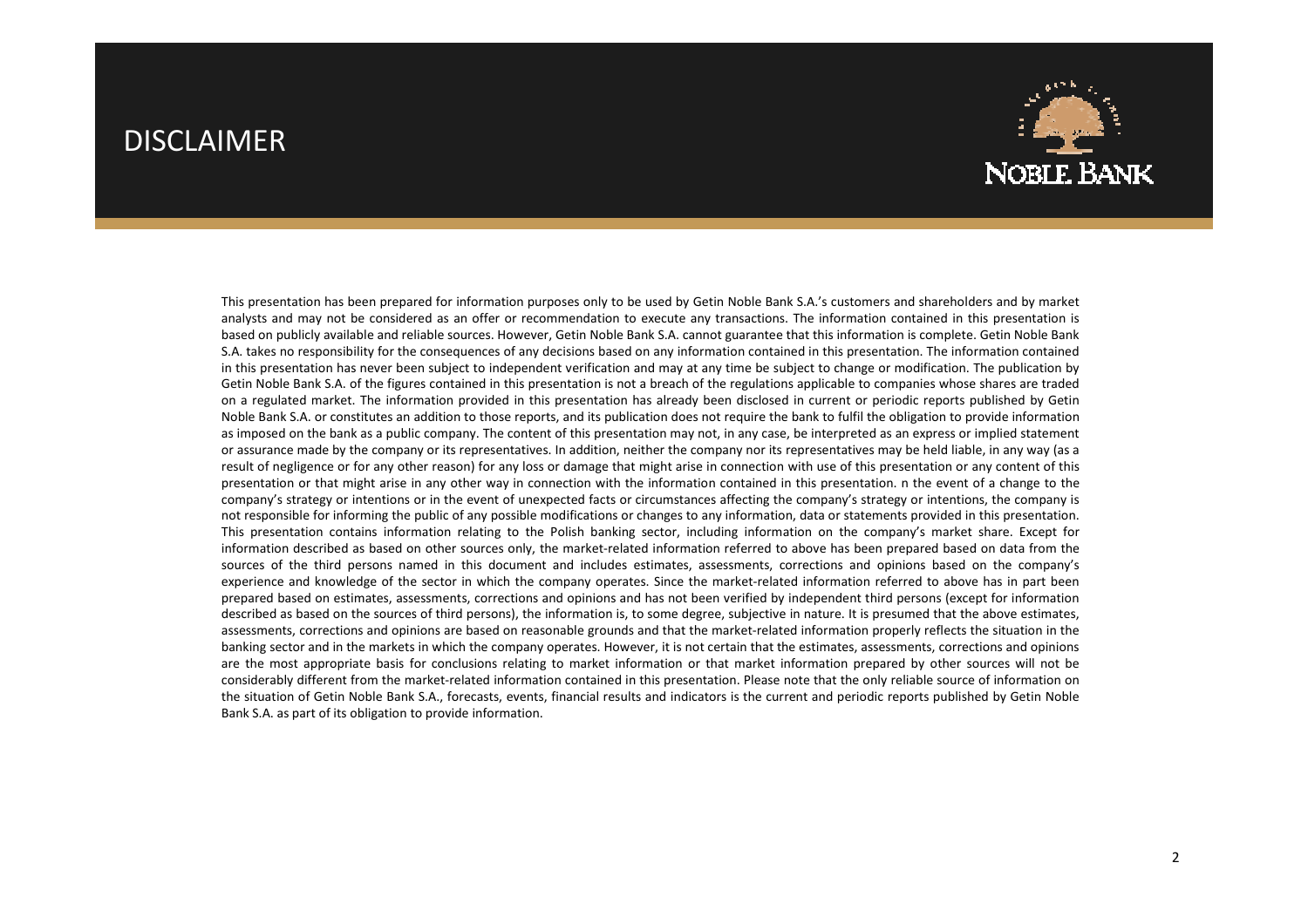#### KEY FIGURES FOR 2009



#### FIGURES AS OF THE END OF THE 4TH QUARTER OF 2009

#### CHANGE\*

| $+22%$       | Branches (89)                                 |
|--------------|-----------------------------------------------|
| $+12,4%$ **  | Group's consolidated net profit (PLN 170.4 m) |
| $+14,6\%$ ** | Group's equity (PLN 783.4 m)                  |
| $+76,3%$     | Loan balance (PLN 6.7 bn)                     |
| $+120%$      | Deposit balance (PLN 7.7 bn)                  |
| $+62,5%$     | Group's total assets (PLN 9.1 bn)             |

\* - compared to the fourth quarter of 2008

\*\* - attributed to shareholders in the parent company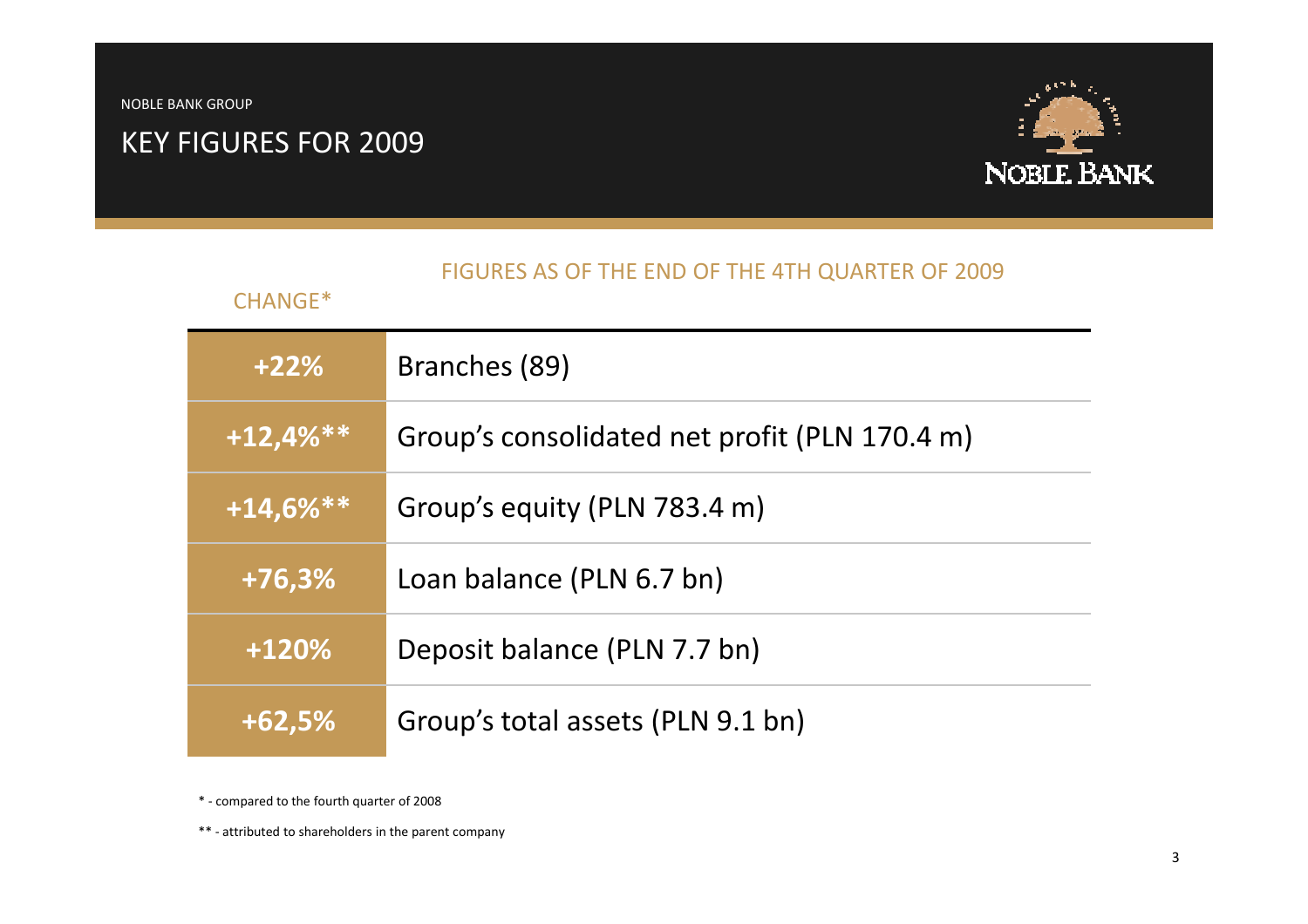#### DISTRIBUTION OF INCOME IN 2009





•- excluding dividend income received from Open Finance S.A. and Noble Funds TFI S.A.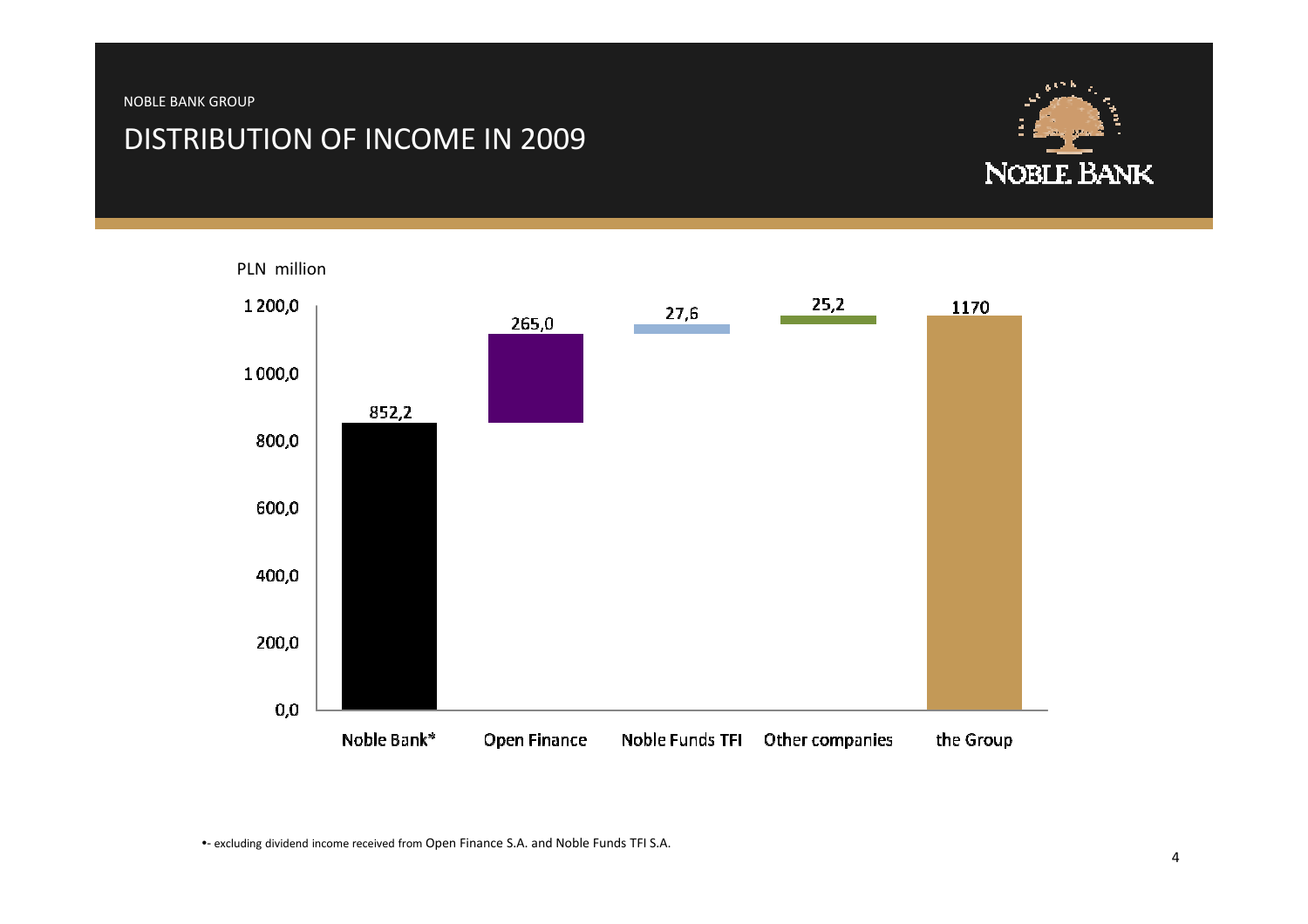#### CONSOLIDATED NET PROFIT FOR 2009





\* - excluding dividend income received from Open Finance S.A. and Noble Funds TFI S.A.

\*\* - profit attributable to shareholders in the parent company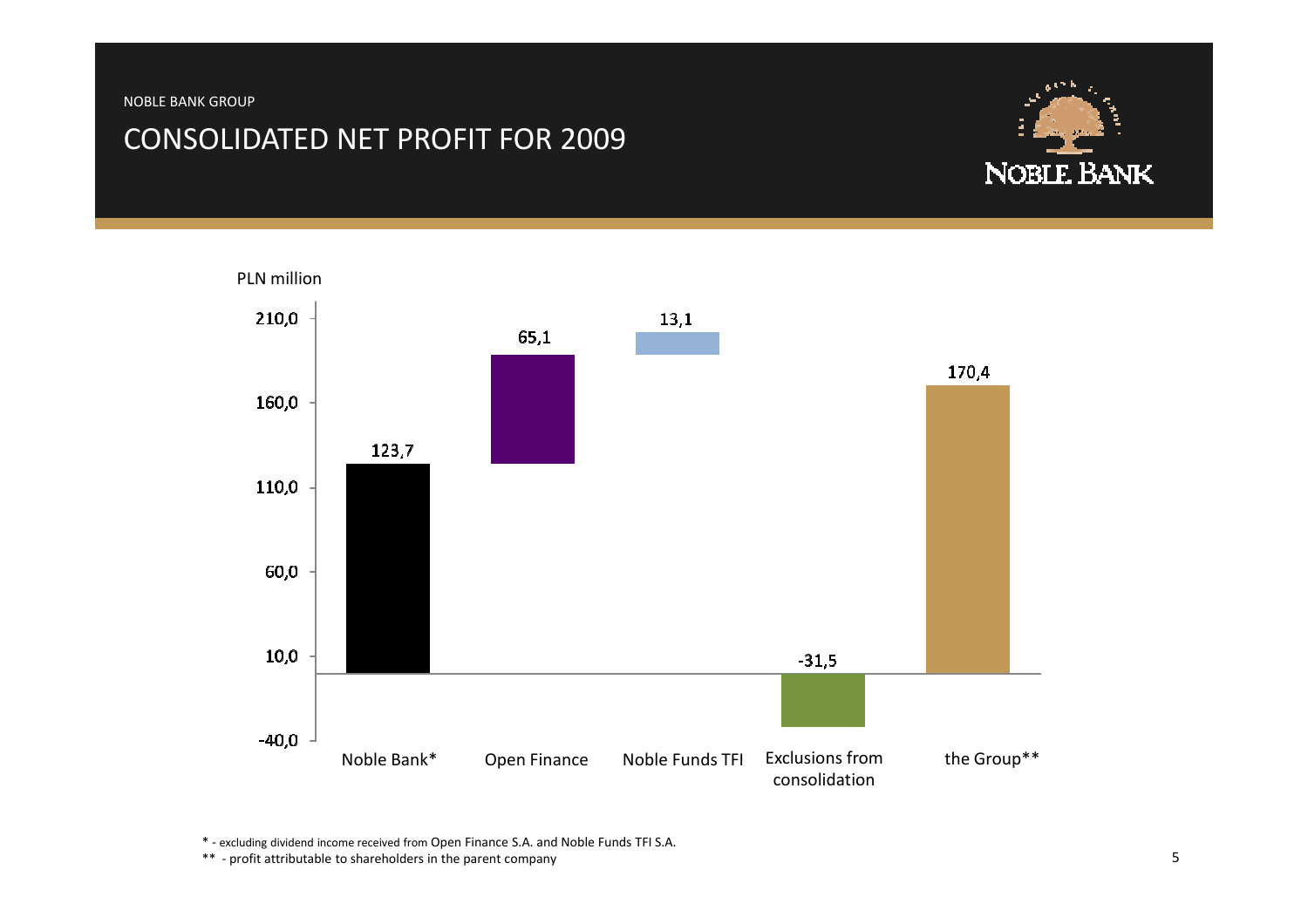#### OPEN FINANCE

# BUSINESS OPERATIONS





Sales of financial products through Open FinancePLN million14000 87% $-12144$ 12000 10000 7000 8000 6 4906000 5 1 0 0 4000 5 1 4 4 2000 1390  $\mathbf{0}$ 1-4Q 2008 1-4Q 2009



#### Intermediation commission income

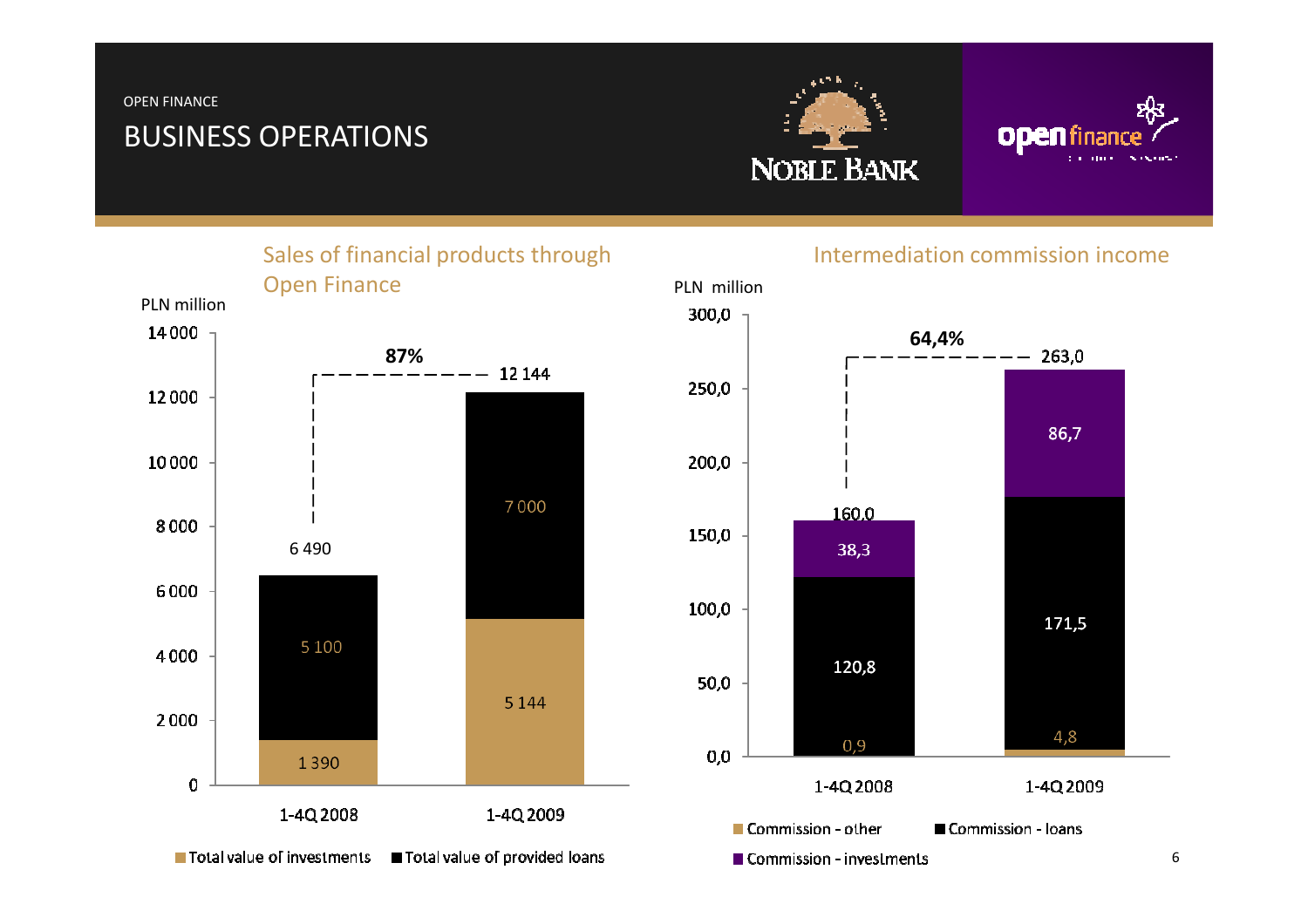NOBLE FUNDS TFI

# BUSINESS OPERATIONS



# ORI F H

#### Total value of assets under management

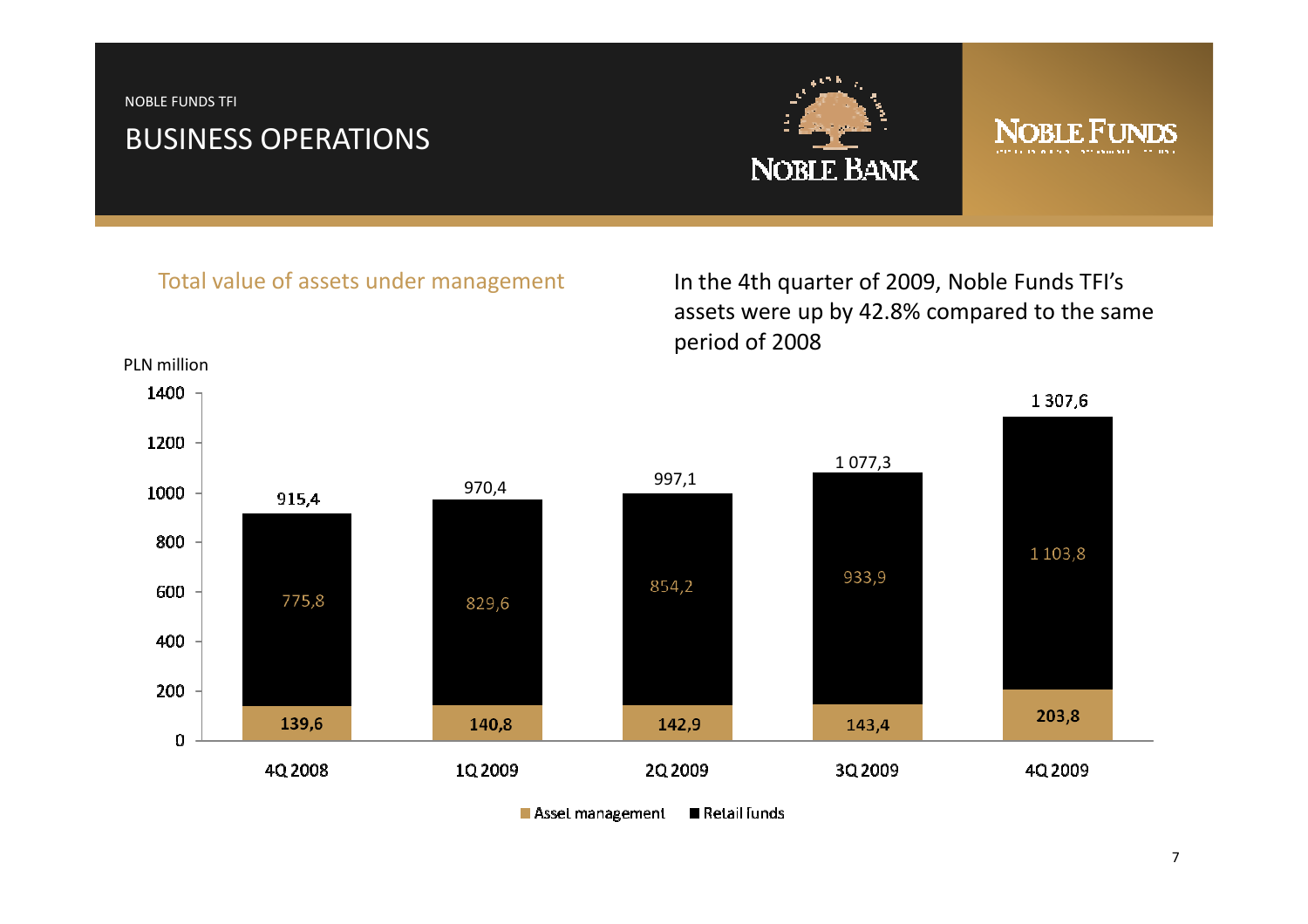## KEY FINANCIAL FIGURES



| <b>PLN'000</b>                          | 1-4Q 2009 | Share (%) | 1-4Q 2008 | Share $(\%)$ /<br>Change |
|-----------------------------------------|-----------|-----------|-----------|--------------------------|
| Consolidated net profit*                | 170 392   |           | 151 628   | 12,4%                    |
| Share in net profit (non-consolidated): |           |           |           |                          |
| Noble Bank**                            | 123 662   | 61,6%     | 131800    | 77,3%                    |
| Open Finance                            | 65 134    | 32,4%     | 25 004    | 14,7%                    |
| TFI (investment fund company)           | 13 0 68   | 6,5%      | 14 2 2 6  | 8,3%                     |
| Other subsidiaries                      | $-1047$   | 0,5%      | $-514$    | 0,3%                     |
| Return on Equity (ROE) - the Group      | 27,8%     | $---$     | 28,5%     | $-0,7$ pp                |
| Return on Equity(ROE) - the Bank        | 29,7%     | $---$     | 34,0%     | $-4,3$ pp                |
| Return on Assets (ROA) - the Group      | 1,9%      | $---$     | 2,7%      | $-0,8$ pp                |
| Return on Assets (ROA) - the Bank       | 1,9%      | $---$     | 3,0%      | $-1,1$ pp                |
| C/I Noble Bank**                        | 53,5%     | ---       | 31,4%     | 22,1 pp                  |
| C/I the Group                           | 62,5%     | $---$     | 47,6%     | 14,9 pp                  |
| Solvency ratio - the Bank***            | 9,6%      | ---       | 13,4%     | $-3,8$ pp                |

\* - excluding profit attributed to minority shareholders

\*\* - excluding dividend income received from Open Finance and Noble Funds TFI

\*\*\* - including profit for the 1st half of 2008/2009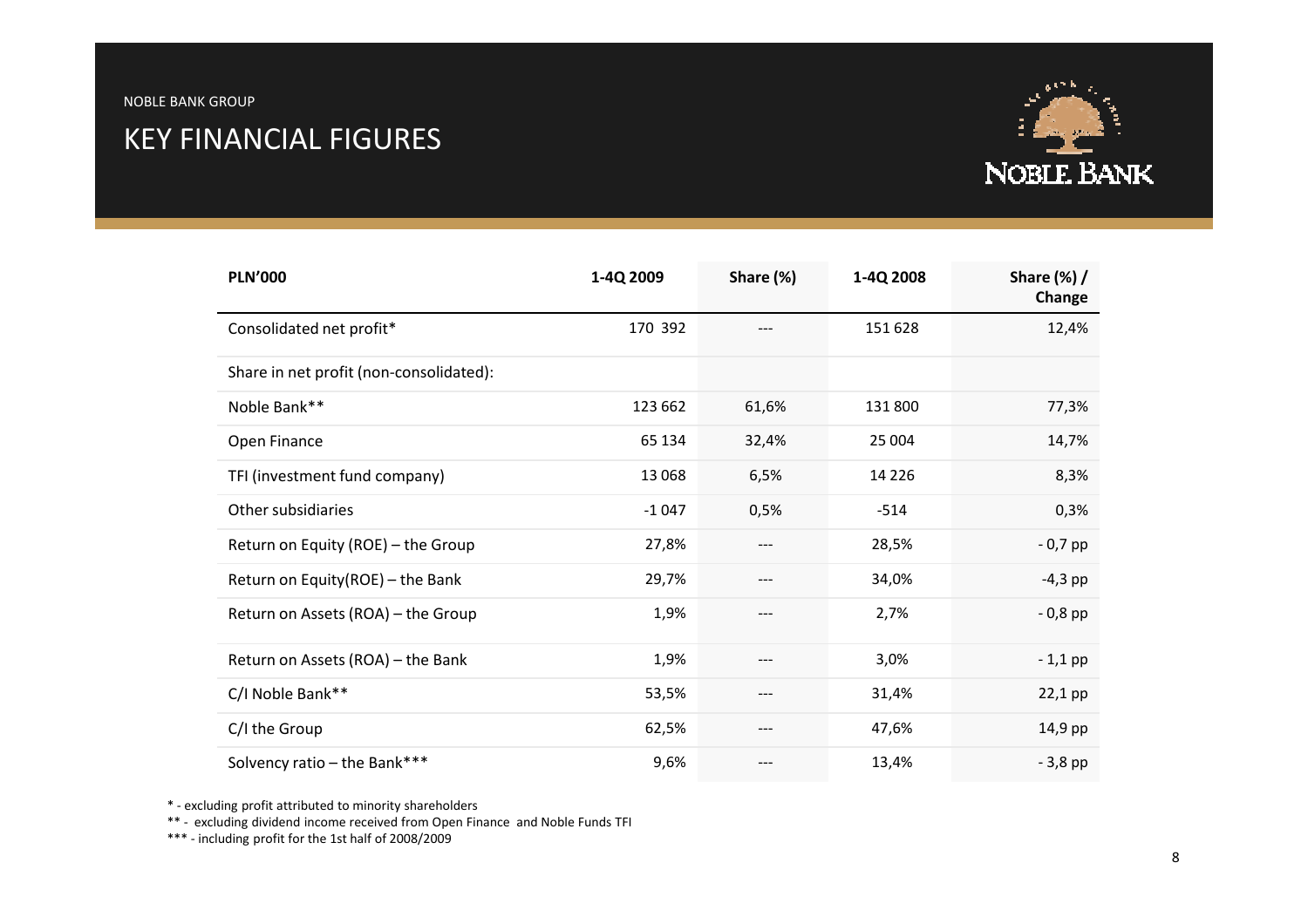NOBLE BANK

# KEY FINANCIAL FIGURES



| <b>PLN'000</b>                  | 31 Dec.2009 | 31 Dec.2008   | Change (%) |
|---------------------------------|-------------|---------------|------------|
| Equity                          | 766 050     | 648 707       | 18,1%      |
| <b>Balance sheet total</b>      | 9033495     | 5 5 7 7 1 0 3 | 62,0%      |
| Amounts due from customers      | 6818339     | 3 874 509     | 76,0%      |
| Amounts due to customers        | 7744018     | 3 4 8 3 5 1 1 | 122,30%    |
| Profit from banking activities* | 200 566     | 221582        | $-9,5%$    |
| Costs of bank operations        | 106 918     | 72 615        | 47,2%      |
| Net profit                      | 175 393     | 164 614       | 6,5%       |
| Solvency ratio                  | 9,6%        | 13,4%         | $-3,8$ pp  |
| C/I (inc. dividend)             | 42,5%       | 27,5%         | 15,0 pp    |
| C/I (excl. dividend)            | 53,5%       | 31,4%         | 22,1 pp    |

\*- excluding dividend income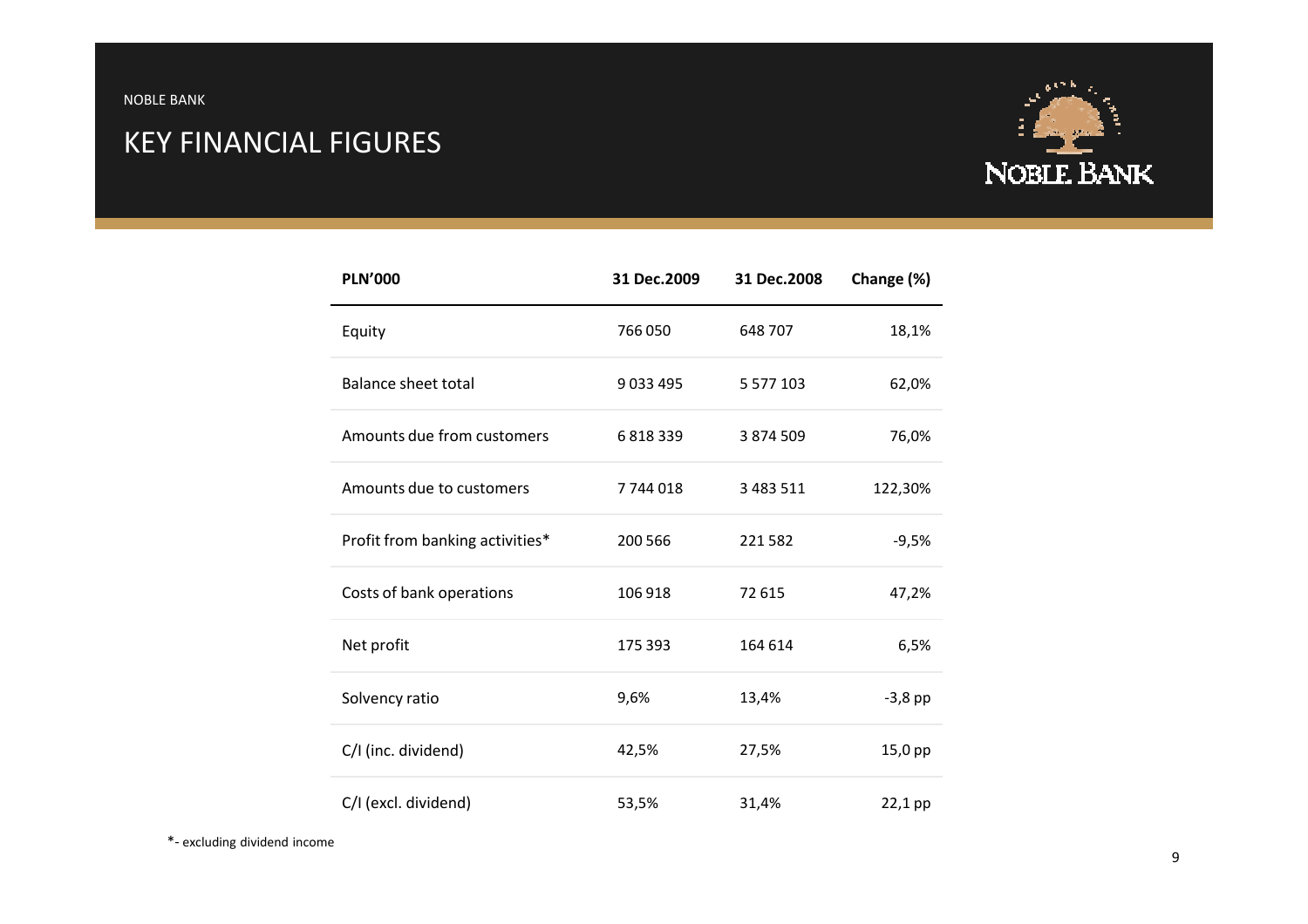

# **GETIN NOBLE**

#### BANK · SPÓŁKA AKCYJNA

RESULTS OF GETIN NOBLE BANK FOR Q4 2009

PRO FORMA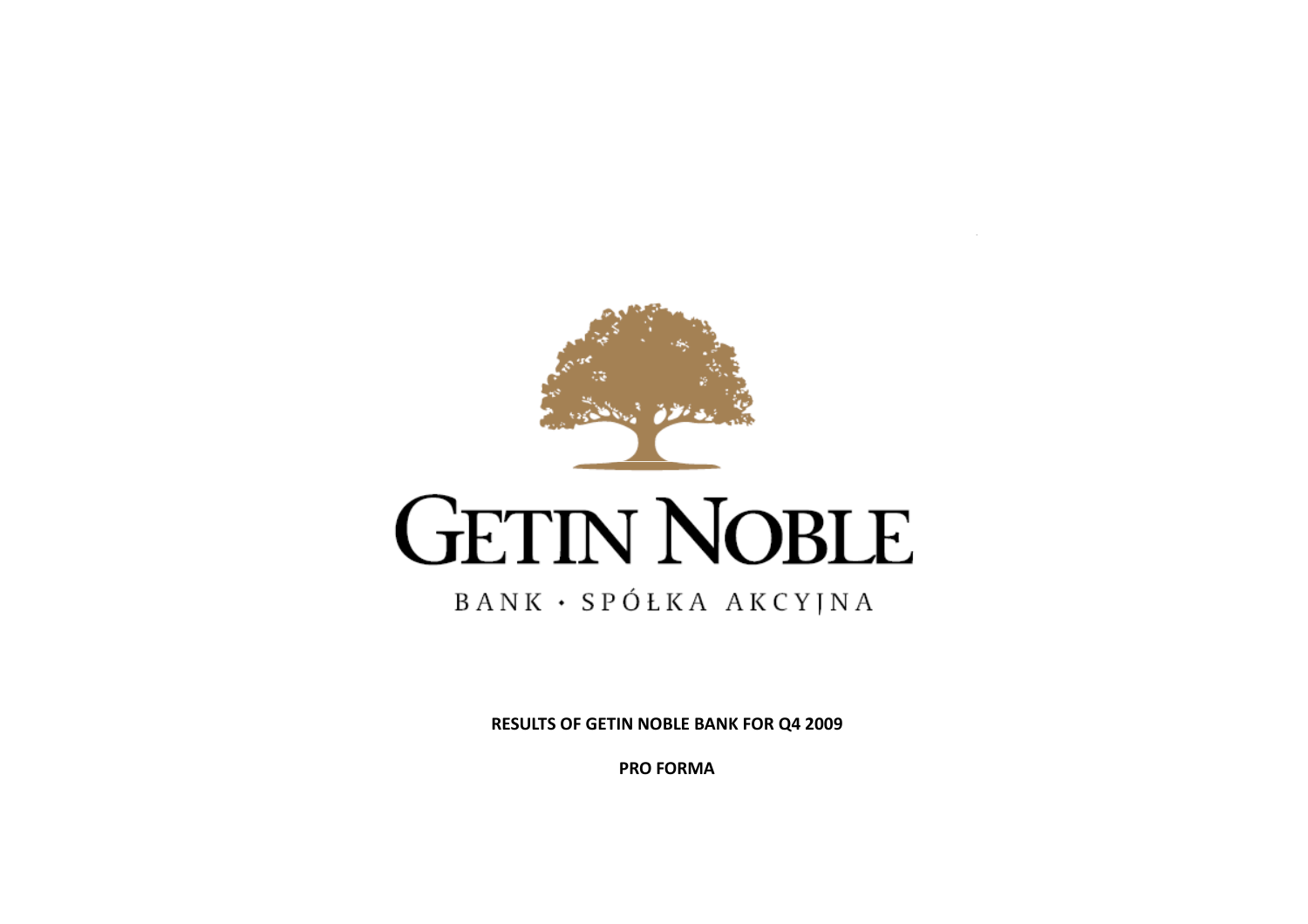# KEY FINANCIAL FIGURES



#### FIGURES AS OF THE END OF THE 4TH QUARTER OF 2009

| <b>PLN 26.2 bn</b> | Loan balance                                                      |
|--------------------|-------------------------------------------------------------------|
| <b>PLN 28.2 bn</b> | Deposit balance                                                   |
| <b>PLN 2.8 bn</b>  | Equity                                                            |
| PLN 33 bn          | Total assets                                                      |
|                    |                                                                   |
| PLN 779.4 m        | Net interest income                                               |
| PLN 553.6 m        | Net fee and commission income                                     |
| PLN 305.7 m        | Operating profit                                                  |
| PLN 503.6 m        | Administrative costs                                              |
| PLN 797.7 m        | Charges for impairment of loans and off-balance sheet liabilities |
| PLN 317.9 m        | Net profit                                                        |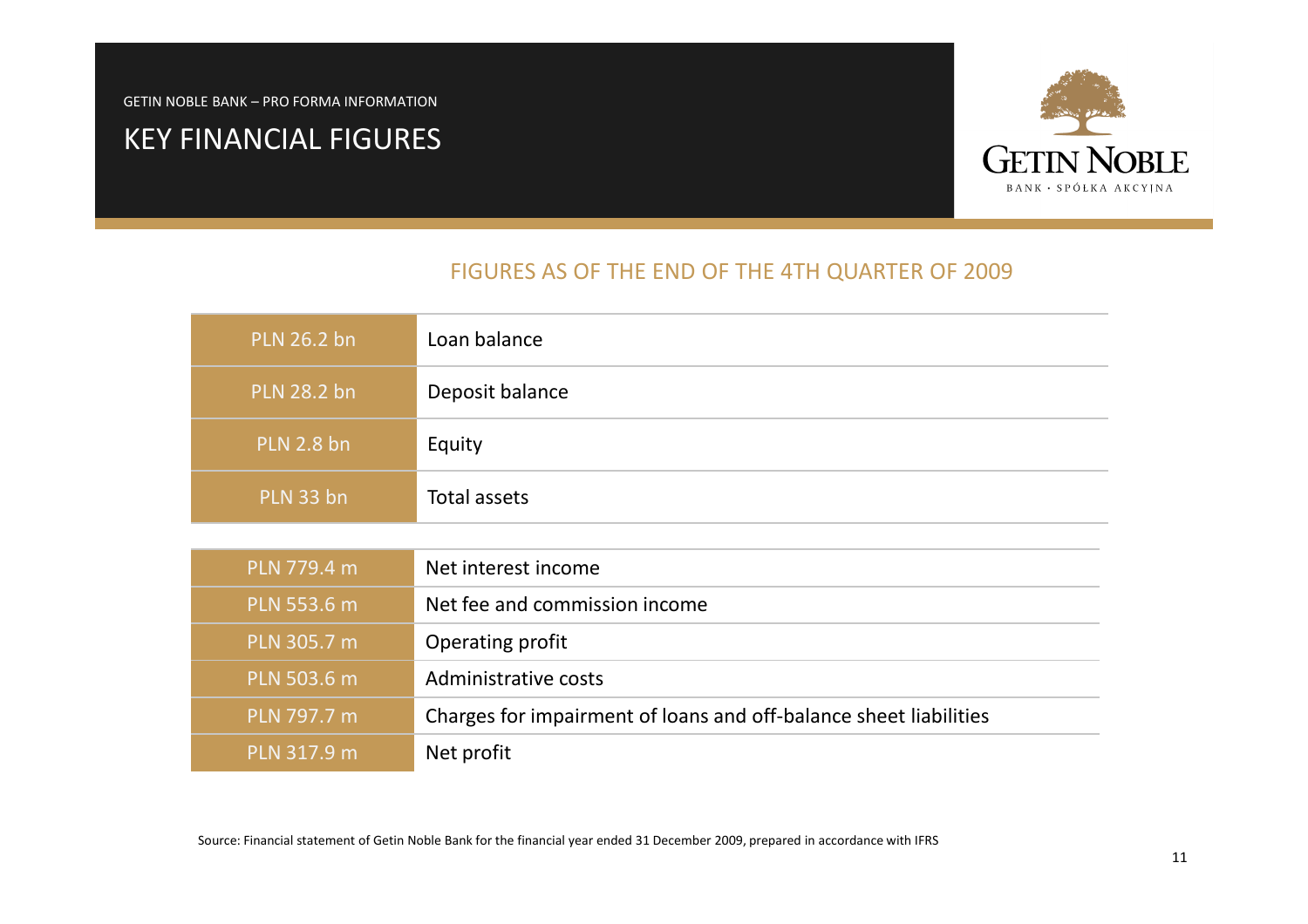#### SALES GROWTH RATE AT GETIN NOBLE BANK GROUP

#### Deposits –balance (PLN billion)

#### Loans – balance (PLN billion)



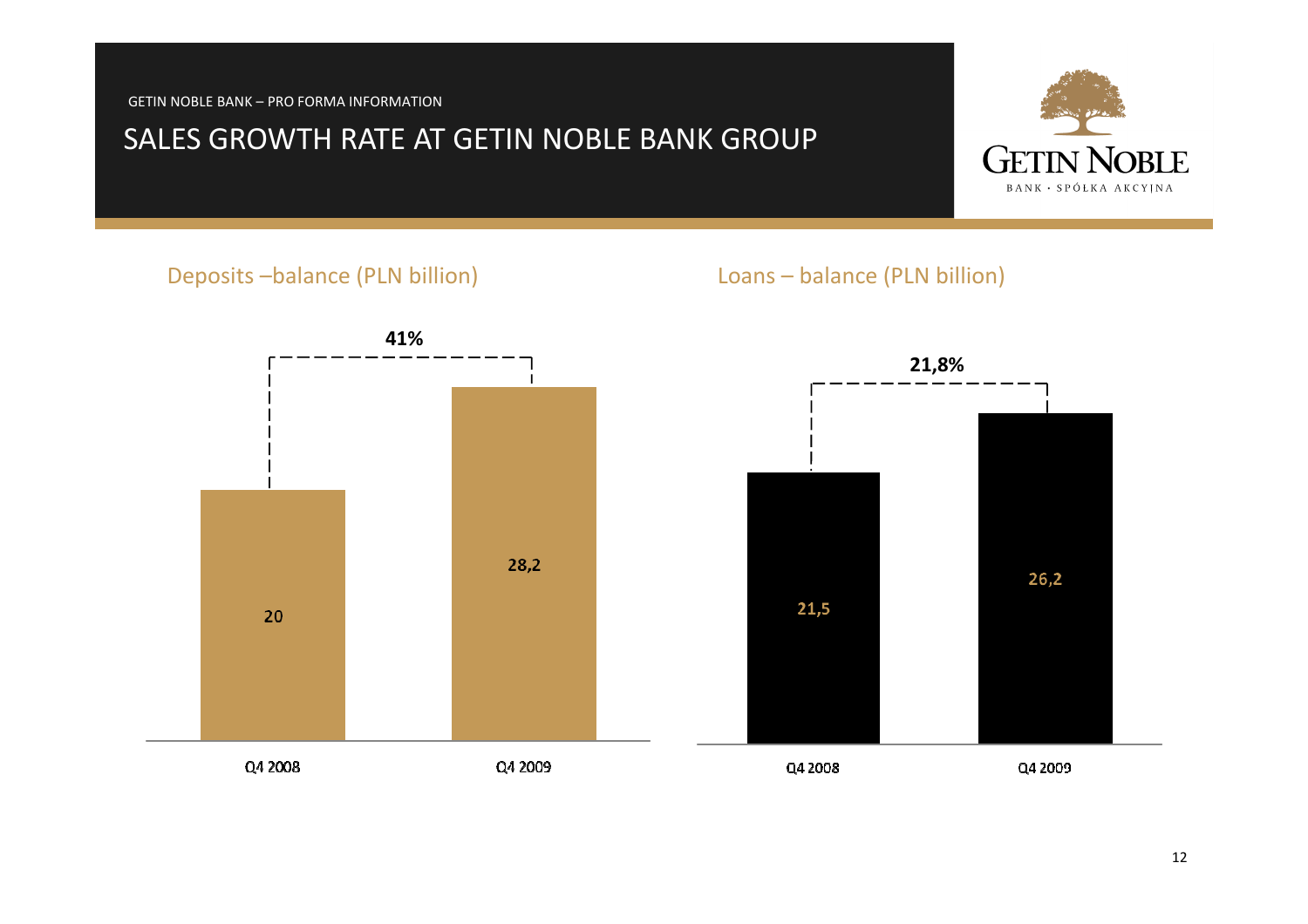#### DEPOSITS – BALANCE AND MARKET SHARE

#### Deposits – capital balance (PLN billion) Deposits (market share in %)

 $5,6$ 

 $2,4$ 

4,8

 $4,0$ 

 $2,0$ 

 $3,7$ 

 $3,3$ 

 $2,9$  $2,4$  $22,1$ 21.6  $2,1$ 20.5 19.8  $|1,7\rangle$ 1,6 15,8  $12,2$ 10.9  $9,5$ Q1 2008 Q2 2008 Q3 2008 Q4 2008 Q1 2009 Q2 2009 Q3 2009 Q4 2009

Households SME

 $|2,0|$ 

The market share is determined based on figures for the entire banking sector as published by the Polish Financial Supervision Authority (KNF).



 $5,9$ 

 $3,1$ 

 $5,7$ 

 $2,6$ 

 $5,8$ 

 $2,8$ 



Households SME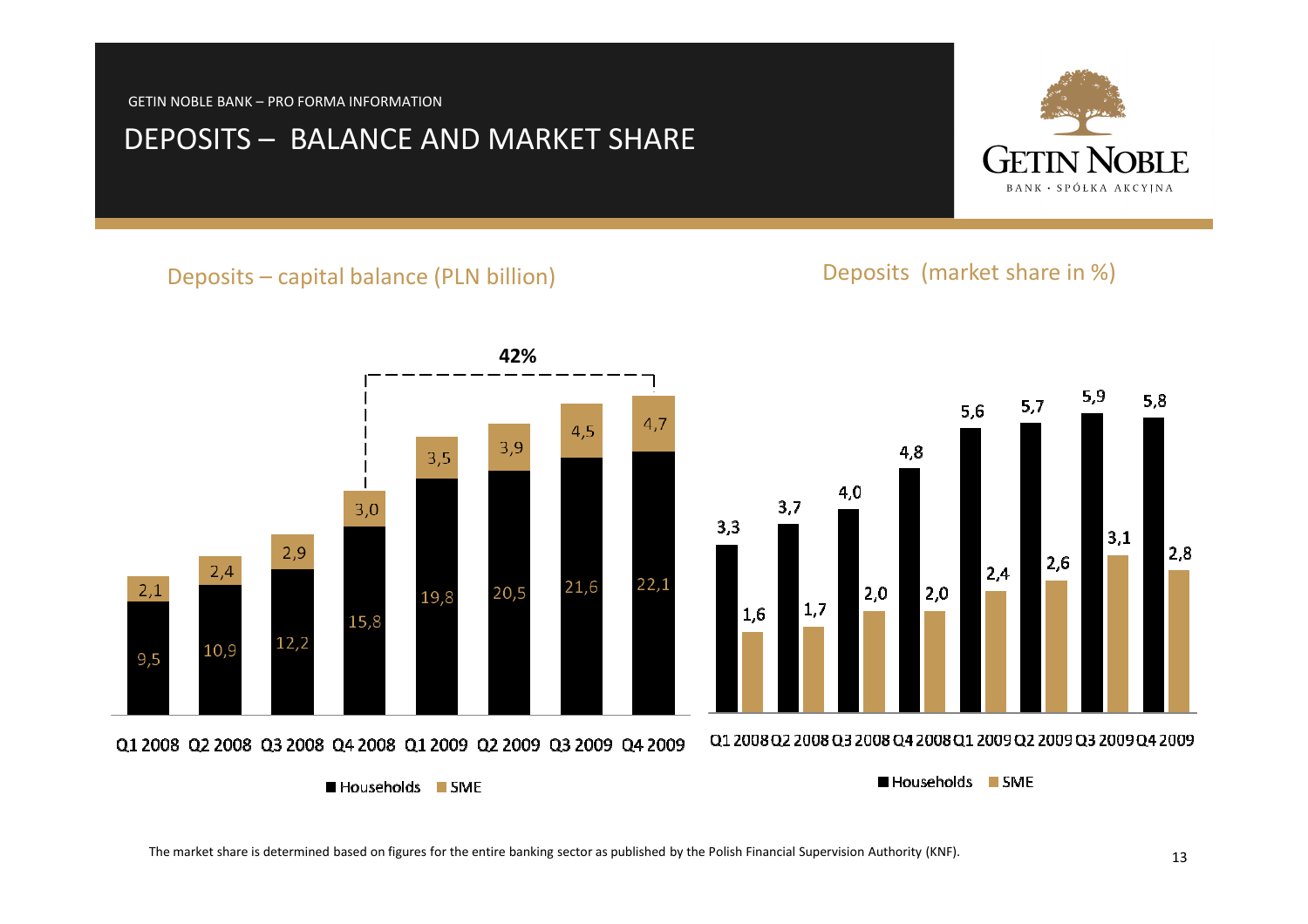#### LOANS – BALANCE AND MARKET SHARE

#### Loans – capital balance (PLN billion) Loans (market share in %)

 $\blacksquare$  Households  $\blacksquare$  SME



Households SME

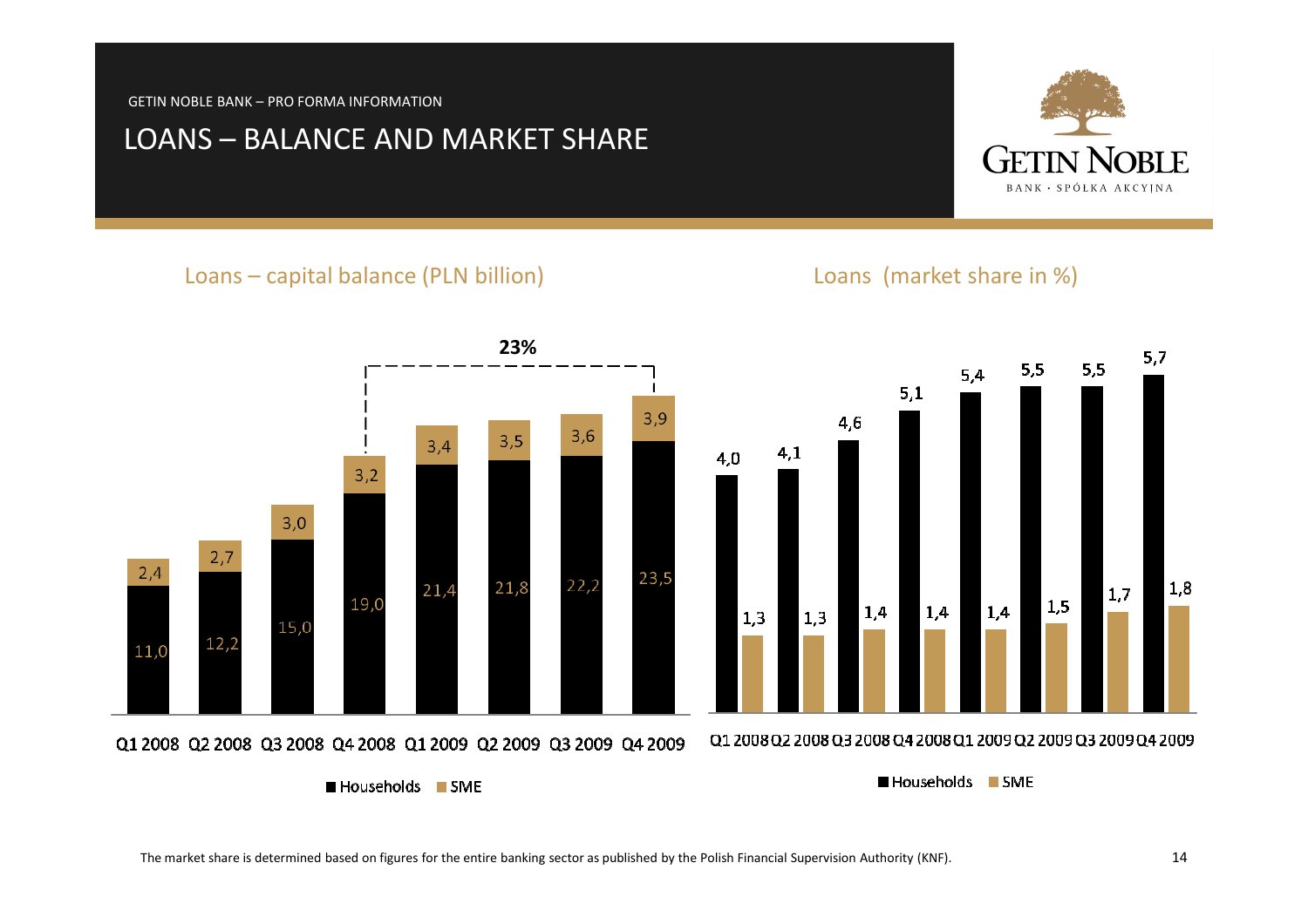# LIQUIDITY, STRUCTURE OF ASSETS & LIABILITIES AT GETIN NOBLE BANK



#### Structure of assets and liabilities at Getin Noble Bank in 2009



Source: " Financial statement of Getin Noble Bank for the financial year ended 31 December 2009, prepared in accordance with IFRS" and "Pro forma financial information"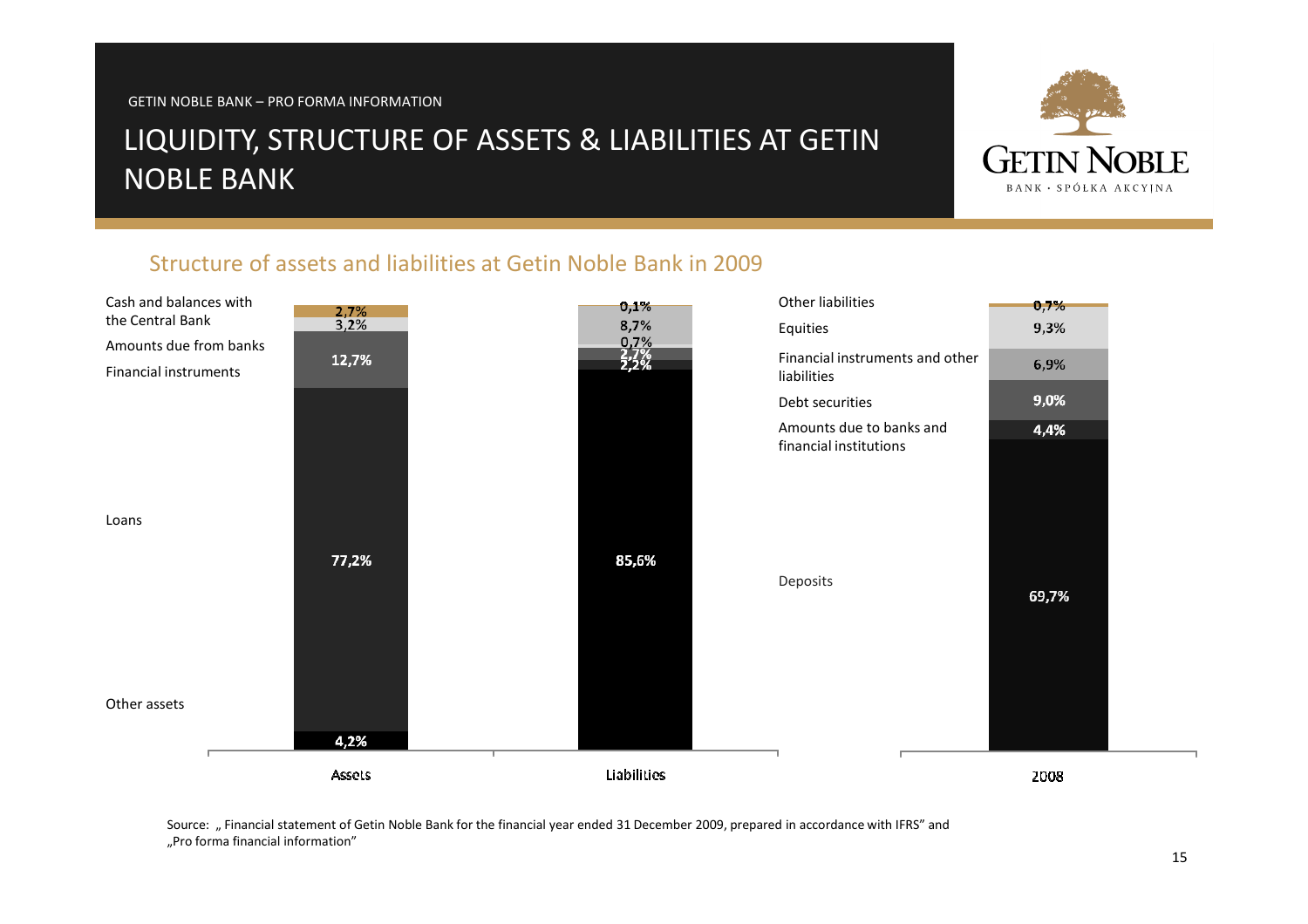#### MORTGAGE LOANS



#### Value of loans provided

#### Mortgage loan portfolio

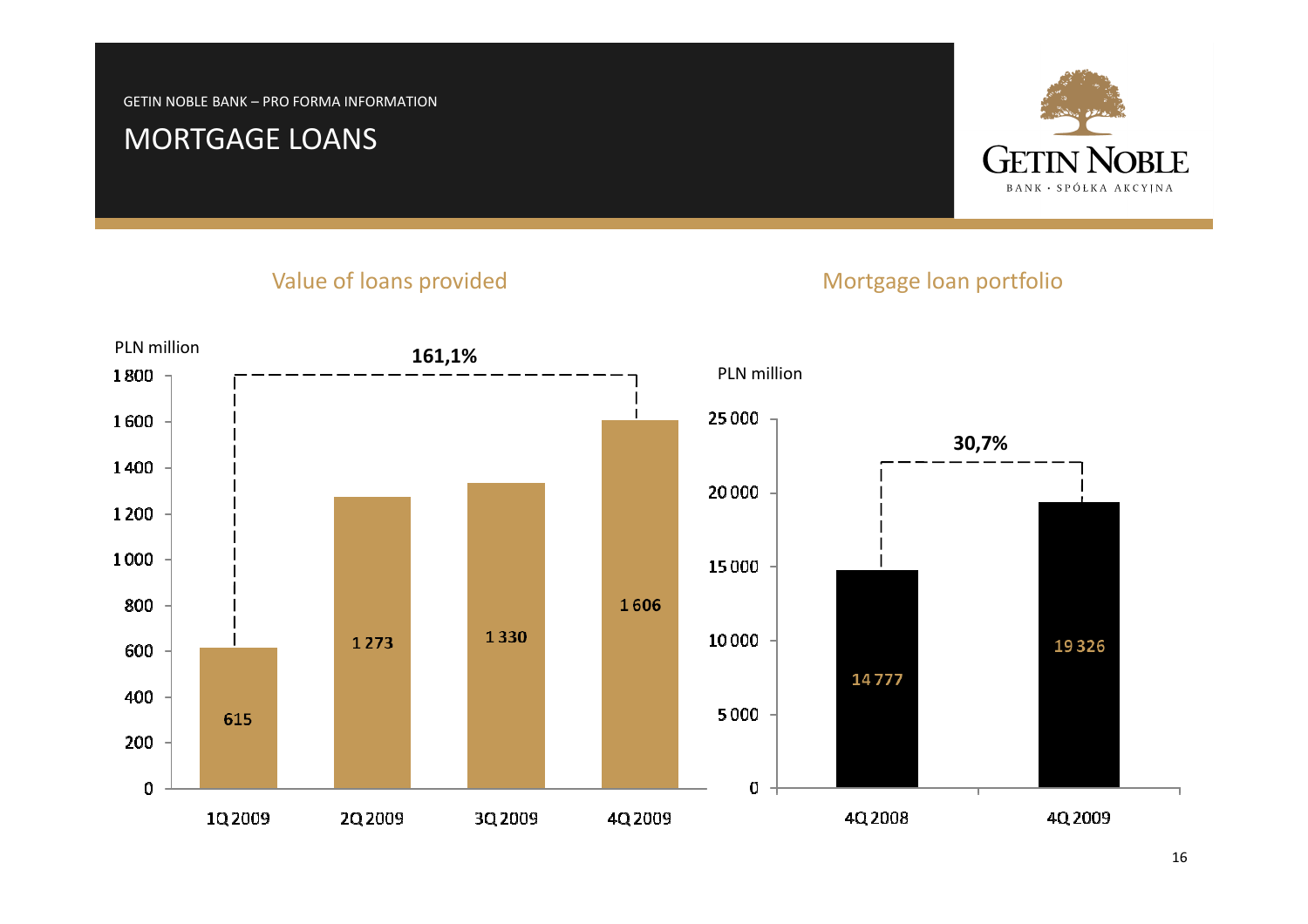# SALES OF AUTO LOANS



#### Number of auto loans provided



# Auto loan balance

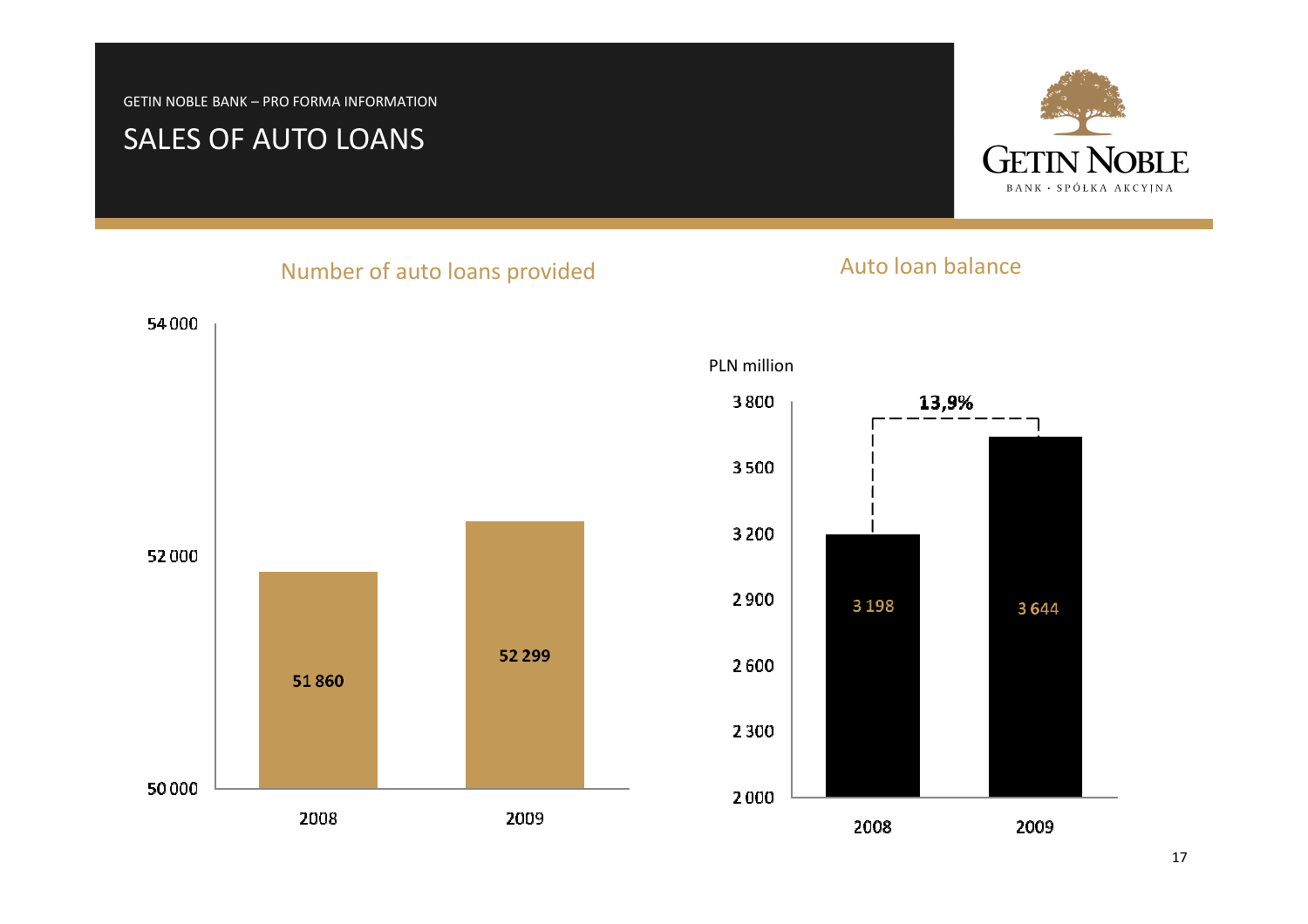#### EXPANDING DISTRIBUTION NETWORK



| Number of branches | 4Q 2009 |
|--------------------|---------|
| Getin Bank         | 532     |
| Open Finance       | 44      |
| Open Direct        | 35      |
| Noble Bank         | 10      |
| Total              | 671     |

| <b>Number of advisers</b>  | 4Q 2009 |
|----------------------------|---------|
| Open Finance i Open Direct | 596     |
| Noble Bank                 |         |
| Total                      | 645     |

#### GETIN NOBLE BANK BRANCHES AND PARTNERS